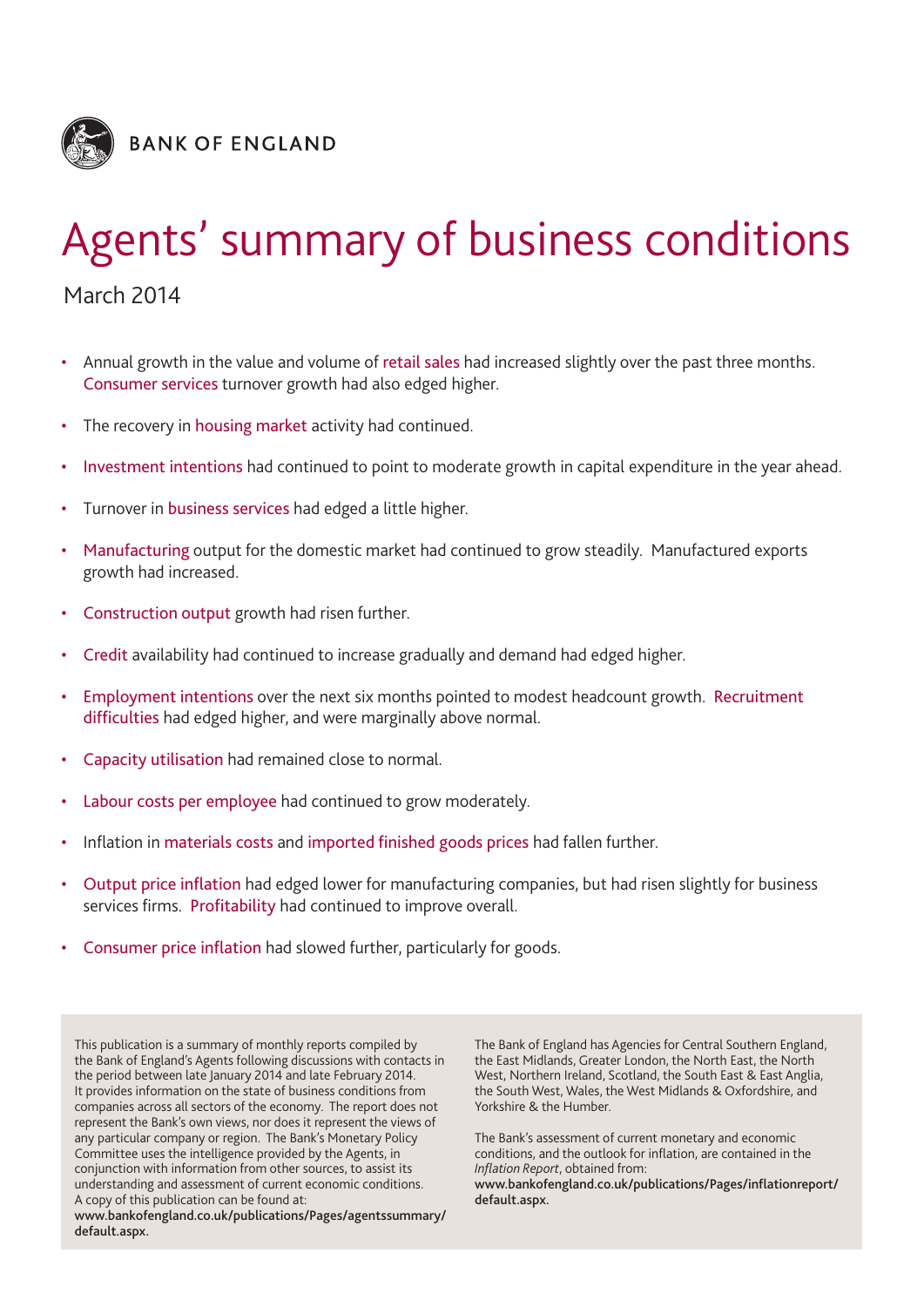# **Demand**

## **Consumption**

Annual growth in the value and volume of retail sales had increased slightly over the past three months (**Chart 1**). Contacts reported a steady start to the year overall, albeit with differing trends in durable and non-durable consumption. Food sales values were reported to be weak, albeit in part related to falling prices due to intensive promotional activity. In contrast, contacts reported gradual strengthening in household durables sales growth, attributed in part to a stronger housing market. New car sales had started the year strongly, supported in part by leasing finance that was seen as readily available at low cost. Dealers were also attempting to boost sales by encouraging the early replacement of cars previously bought on monthly payment plans. The wet weather had had a limited impact so far on retail sales outside the most affected areas. Consumer services turnover growth had also edged higher. Consumers had become slightly more willing to spend on leisure activities, with pubs, restaurants and hotels reporting increased demand. Demand for rail travel had also risen, although some services had been affected by line closures following flooding. Some indoor attractions, such as cinemas and bowling, had traded exceptionally well in the wet weather and forward holiday bookings were reported to be strong.



# 3 2 1 0 2005 06 07 08 09 10 11 12 13 14 Imer services turnove + –

#### **Housing market**

The recovery in housing market activity had continued at a steady pace, fuelled by improved mortgage availability for first-time buyers and growing household confidence. Transactions were substantially higher than a year ago across most regions, albeit still below pre-recession levels. Estate agents' instructions to sell had risen, but there had remained a shortage of properties for sale on the secondary market. That had, so far, mainly affected activity levels rather than prices. House price inflation had continued to vary across the United Kingdom, with double-digit percentage rises in London contrasting with more modest growth in most other regions.

## **Business investment**

Investment intentions had continued to point to moderate growth in capital expenditure in the year ahead. Manufacturers' intentions had picked up a little, with an increasing number of contacts looking to invest in new capacity, in addition to ongoing spending to improve efficiency or productivity. Some firms, though, were cautious about making substantial expenditures until they were more certain that the recovery in demand would be sustained. Investment in commercial real estate was picking up, including outside London, although much of the focus was on enhancement of existing stock rather than on new building projects. In retail, that reflected an overhang of existing space, whereas in office and industrial markets, rental levels and lease terms were often said not yet to have recovered sufficiently to make new building viable. Plant hire firms had increased investment on the back of a strong pickup in demand from the construction sector. An Agents' survey on the Bank's forward guidance (page 4) indicated the policy had had a positive influence on companies' investment intentions.

## **Exports**

Manufacturing export volumes growth had picked up further. Sales to continental Europe had remained broadly flat, though on a forward-looking basis were showing some slight signs of improvement. Contacts reported moderate growth in exports to the United States overall and growth to emerging economies had remained firm, with increases in market share offsetting a modest slowing of growth in some markets, such as Brazil. Growth continued to be concentrated in higher value-added products, such as those in the oil and gas, automotive and branded goods subsectors. Services exports growth had persisted, with IT services reporting strengthening overseas demand, alongside continued robust growth among energy and engineering consultancy firms. Overcapacity in the global mining industry, coupled with softening demand from China, had dampened export demand for some related services, however. Rising investment in UK property, together with company acquisitions by overseas investors, were boosting demand for related services. Inbound tourism and business travel to the United Kingdom were up on a year earlier.

# **Output**

## **Business services**

Growth in business services turnover had edged a little higher (**Chart 2**). In financial and professional services, transaction-related work was being supported by the pickup in initial public offering and mergers and acquisitions activity, the latter fuelled largely by domestic companies' cash reserves and foreign buyers. There was also strength in demand for tax planning, corporate finance, consultancy and due diligence. Recruitment consultants, training providers and advertising firms had benefited from rising confidence and a loosening of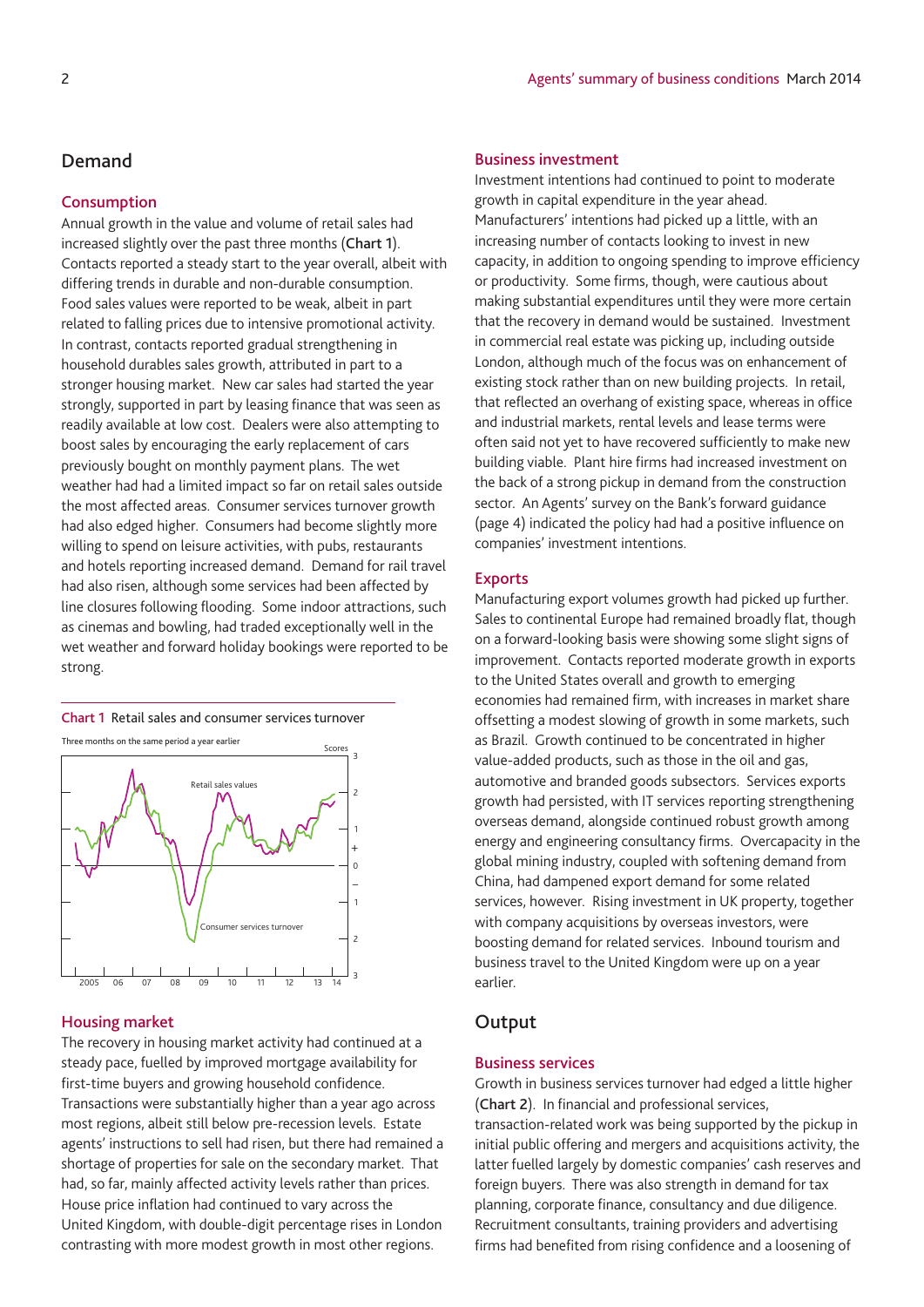## **Chart 2** Manufacturing, business services and construction output



budgets among clients. Strengthening occupier and investment demand for commercial real estate, spreading beyond London, had increased demand for a range of related services. The rate of growth in other business services had also edged up, though activity levels were often uneven across subsectors and geographical areas. The strongest growth was still being reported in IT services, driven by demand for software and system upgrades, consultancy, mobile technology and web-based infrastructure. The recovery in construction was bolstering workloads for contacts in a variety of subsectors, including hauliers, builders' merchants, and plant hire firms. Corporate travel bookings and conferencing had remained well below pre-crisis levels, but hoteliers reported signs of improvement as companies started to increase discretionary spending.

## **Manufacturing**

Output for the domestic market had continued to grow steadily overall (**Chart 2**), although the experience across subsectors was mixed. Output growth was strongest for manufacturers of construction products, particularly those related to house building. Automotive and energy supply chains continued to grow robustly on the back of strong domestic and overseas sales. Demand for non-durables and textiles had remained flat, however. Companies supplying the public sector, especially defence, had continued to report subdued demand conditions.

## **Construction**

Construction output growth had risen further (**Chart 2**). House building had remained the primary driver of growth. Improved sentiment in the commercial property sector outside London had, so far, principally led to an increase in refurbishment projects rather than new building. But plans for larger projects were reported to be taking shape and some contacts had started to talk about the start of a return of speculative development in a few hotspots. Investor appetite for student accommodation schemes had remained

undiminished. The wet weather had adversely affected output in some areas, but nationally the picture was one of more favourable conditions for builders than a year ago, given the heavy snowfall at that time. Contacts expected a sharp pickup in repair and reconstruction work in flood-hit areas in the coming months.

# **Credit conditions**

Credit conditions had eased slightly further. Demand for corporate credit had edged higher, although a significant proportion of contacts were reported to be using cash reserves rather than credit for capital expenditure projects and acquisitions. Banks were said to be actively seeking to grow their loan books, primarily among larger firms, or those with strong balance sheets. Most large and medium-sized borrowers reported little difficulty in raising finance at reasonable cost through bank or non-bank sources. Conditions had remained tight for smaller firms, though, and some banks were still reported to be averse to lending to certain sectors, such as construction, retail and hospitality. Availability of funding for commercial property companies had improved, but was still reported to be restraining activity for some developers. Asset finance availability appeared to be good, with no reports of contacts struggling to finance machinery. Non-bank finance had continued to grow in importance as a source of corporate credit.

# **Employment**

Employment intentions over the next six months pointed to further modest headcount growth, albeit at a rate below that of output growth, as contacts sought productivity gains to help meet rising demand. That said, some companies seeking to increase the recruitment of trainees in response to skills shortages anticipated a temporary negative impact on productivity as skills were developed. For some contacts, there was scope to cope with higher activity levels by increasing hours worked rather than employment. Headcount growth appeared strongest in professional services, IT and construction, but was being dampened in some manufacturing firms by consolidation of factories aimed at cost reduction. Recruitment difficulties had edged up, and were marginally above normal (**Chart 3**). Skills shortages were most pronounced in IT, engineering and construction, but there were increasing reports of a spread to other roles, such as senior management positions.

# **Capacity utilisation**

Capacity utilisation had remained close to normal, though there was evidence of a small, but growing, number of constraints emerging as demand continued to improve. Those were most evident in housing-related construction, where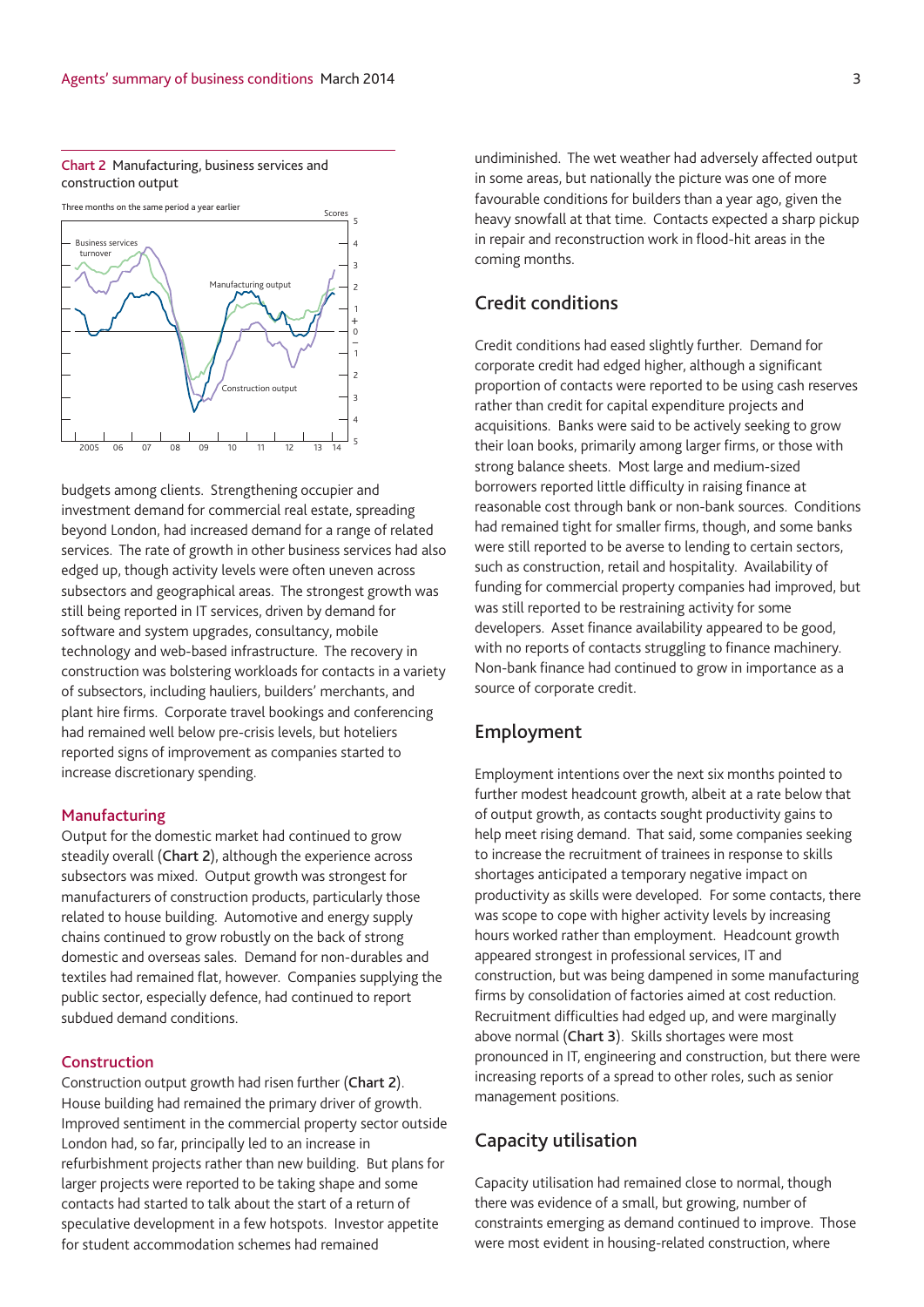# **Agents' survey on forward guidance**

In August 2013, the Monetary Policy Committee provided guidance about the future path of policy, stating its intention not to raise Bank Rate at least until the unemployment rate fell to a threshold of 7%, provided this did not entail material risks to either price or financial stability. In order to gauge how well businesses understood the Bank's policy of forward guidance and whether the policy had affected their confidence and behaviour, the Agents ran a poll of their principal contacts in January 2014, with a total of 1,574 responses.<sup>(1)</sup> The main results from this survey were contained in a box in the February 2014 *Inflation Report*.(2) Some care is required in interpreting the survey results given that Agents' contacts might be expected, on average, to have a better understanding of monetary policy than for the corporate sector as a whole. Nonetheless, the results suggest that companies have a good understanding of forward guidance and that the policy has had a positive effect on confidence, spending plans and staffing.

The survey asked companies how well a number of statements described the key message of the policy. Some nine in ten respondents agreed with the correct description of forward guidance (**Chart A**). Of those, around half indicated that they knew all alternative descriptions were incorrect or had 'no view' on the alternatives. Less than 10% of respondents stated that they didn't know what forward guidance is, or that they found the policy unclear.



**Chart A** Company understanding of the central message of forward guidance

Contacts were asked how forward guidance had changed their views of future Bank Rate. Almost half of respondents expected Bank Rate to remain at current low levels for longer than if the guidance were not in place (**Chart B**), with just under 20% who, conversely, expected Bank Rate to rise sooner than if the guidance was not in place. Nearly a third of respondents reported that their views were not affected by the policy. Overall, a net balance of nearly 30% of respondents



## **Chart B** Changes in contacts' expectations of the next change in Bank Rate

expected Bank Rate to remain at low rates for longer than they would have in the absence of guidance.

Some two thirds of respondents thought the next change in Bank Rate would be an increase in 12–24 months' time, with the rest of respondents split between an increase in 6–12 months (19%) and an increase after two years (13%). Only 1% of respondents believed that interest rates would rise within 1–6 months.

The survey asked about the effect from the policy guidance on contacts' confidence about near-term (one to two year) prospects for the economy. A net balance of just over 70% of companies reported a positive effect (**Chart C**), with 12% saying the policy had made them much more confident.

## **Chart C** Effect on companies' confidence



(a) Net balance is the difference between the percentages of respondents that are more confident and less confident.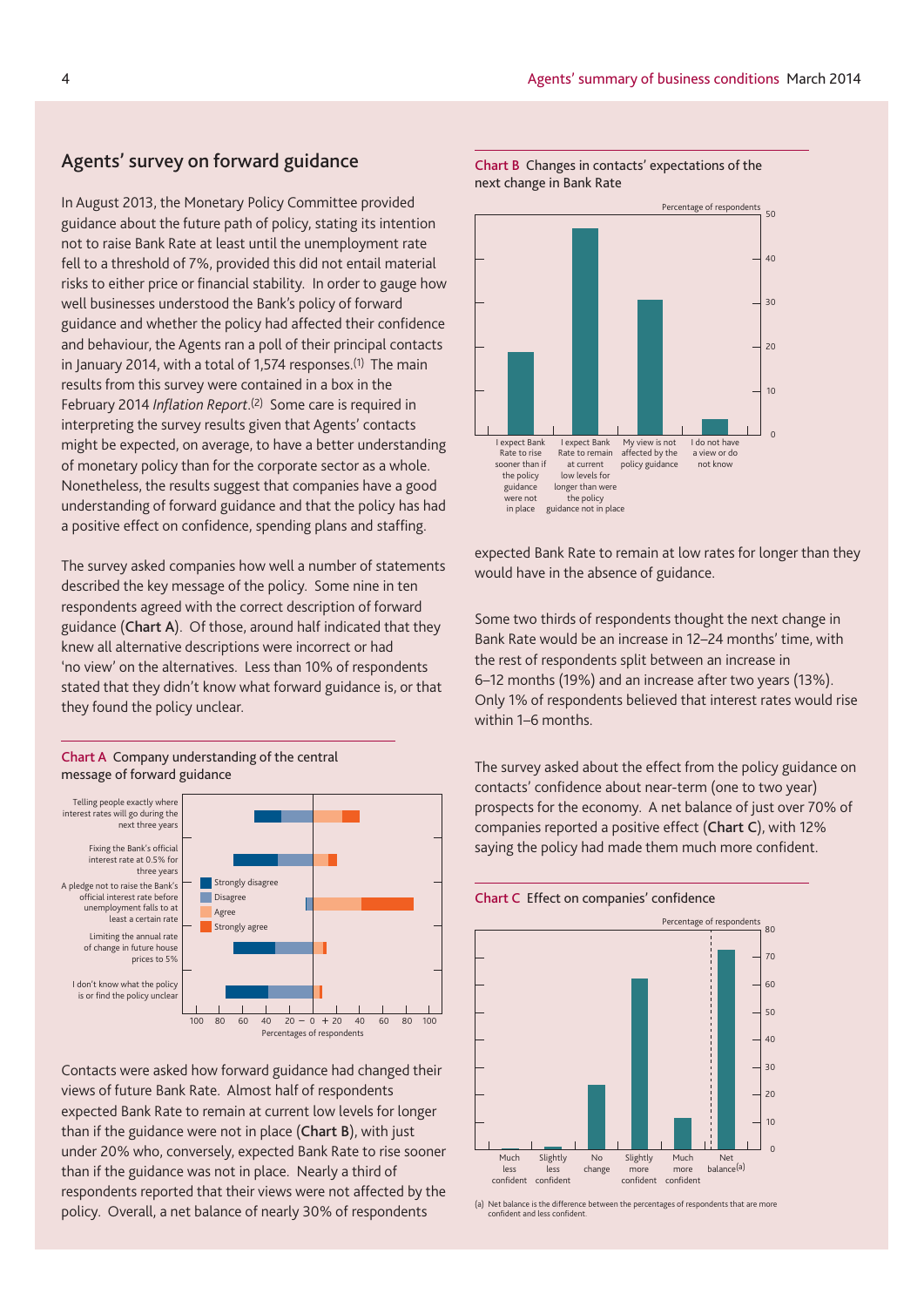**Chart D** Company decisions influenced by the Bank's policy guidance



(a) Net percentage balances are the differences between the percentages of respondents that are more likely and less likely to take the listed action as a result of the Bank's policy guidance.

#### **Chart 3** Recruitment difficulties



shortages of materials had persisted as mothballed capacity had been brought back on line only gradually. A growing, but still small, minority of manufacturing companies were increasing physical capacity as they approached full capacity. Utilisation in services had edged up a little on the month. Professional services firms were increasing headcount in response to growing demand, although there were some expectations that mergers and acquisitions activity might increase effective capacity through greater efficiency. Slack in the economy was often reported to be concentrated among consumer services firms, where some retailers were consolidating floor space and redirecting resources into multi-channel operations, such as 'click and collect'.

Questioned about their response to the Bank's policy guidance, companies reported a positive influence in bringing forward their capital spending, increasing their capital spending in total, and on their purchasing of other assets (**Chart D**), with net balances for each of nearly 20%. But the single largest positive effect reported — with a net balance of one quarter of respondents — was on staff numbers. A positive influence was also reported on mergers and acquisitions activity and in terms of debt levels.

(1) The survey was conducted through an online poll of principal contacts between 9 and 21 January. Responses were anonymous.

(2) See page 12 of the February 2014 *Inflation Report*, available at

www.bankofengland.co.uk/publications/Documents/inflationreport/2014/ir14feb.pdf.

# **Costs and prices**

## **Labour costs**

Labour costs per employee had continued to grow moderately. Pay settlements had remained muted in the majority of cases, albeit with fewer pay freezes than in recent years. However, there were some reports of concerns about pay pressures starting to build. For example, many contacts reported having to pay more than they had expected to attract new recruits and a few had brought forward awards or made specific awards to retain key staff. For the most part, though, emerging skills shortages had led to targeted increases in pay rather than any general increase. Variable elements of remuneration, such as commission, bonuses and profit-related pay had also started to increase alongside rising activity. Total labour costs per employee had continued to grow faster than pay because of the ongoing impact of auto-enrolment into pension schemes.

## **Non-labour costs**

Materials cost inflation had eased, with costs little changed on a year earlier. That had reflected a weakening of commodity prices, with fuel prices in particular, having fallen. The major exception to that pattern had remained construction materials, where supply shortages had led to increased prices. Contacts continued to express concern about the level, if not the growth, of energy costs. Inflation in the costs of imported goods had also fallen back. Some food processors and other importers had reported a weakening of import prices recently as a result of the appreciation of sterling. For others, however, a tendency to order up to twelve months ahead and the prevalence of hedging contracts would delay the pass-through of the recent appreciation. Downwards pressure on some